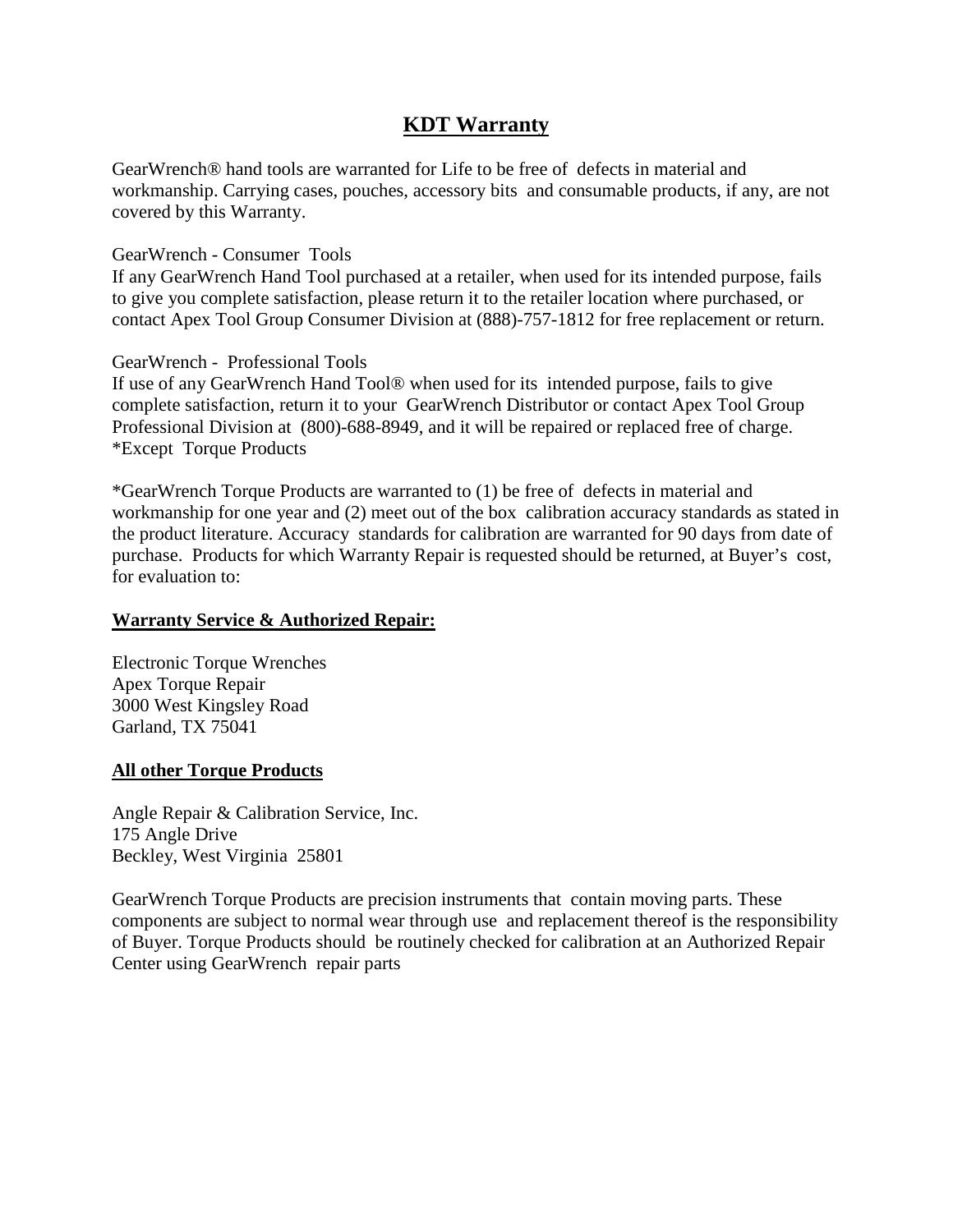#### **SP-1500EN** 04/23/2012



# **WARRANTY**

Apex Tool Group, LLC warrants products and parts sold by it, insofar as they are of its own manufacture, against defects of material and workmanship, under normal use and service in accordance with its written instructions, recommendations, and ratings for installation, operation, maintenance, and service of products, for a period of ONE YEAR FROM THE DATE OF INITIAL USE, BUT IN NO EVENT SHALL THE WARRANTY EXCEED 24 MONTHS FROM DATE OF DELIVERY TO DISTRIBUTOR. Proof of Purchase with shipment date must be furnished by the user to validate the warranty. This warranty applies only to products manufactured by Apex Tool Group and specifically excludes products manufactured by others. Products not manufactured by Apex Tool Group are warranted only to the extent and in the manner warranted to Apex Tool Group by the manufacturer and then only to the extent Apex Tool Group is able to enforce such warranty. Apex Tool Group's warranty with respect to products manufactured by it is limited to the repair or replacement, as Apex Tool Group may elect, of any defective part regarding which the Distributor has given 5 days written notice from the discovery of such defect. Installation and transportation costs are not included. Apex Tool Group shall have the option of requiring the return to it of the defective material, transportation prepaid, for inspection. No allowance will be made for repairs without Apex Tool Groups's approval. APEX TOOL GROUP, LLC MAKES NO OTHER WARRANTY OF ANY KIND WHATSOEVER, EXPRESSED OR IMPLIED, AND HEREBY DISCLAIMS ALL WARRANTIES OF MERCHANTABILITY AND FITNESS FOR A PARTICULAR PURPOSE.

**Apex Tool Group, LLC 1000 Lufkin Road Apex, NC 27539 Phone: 919-387-0099 Fax: 919-387-2614 www.apextoolgroup.com** **Apex Tool Group GmbH & Co. OHG Postfach 30 Westhausen, Germany Phone: +49 (0) 73 63 81 0 Fax: +49 (0) 73 63 81 222 www.apextoolgroup.com**